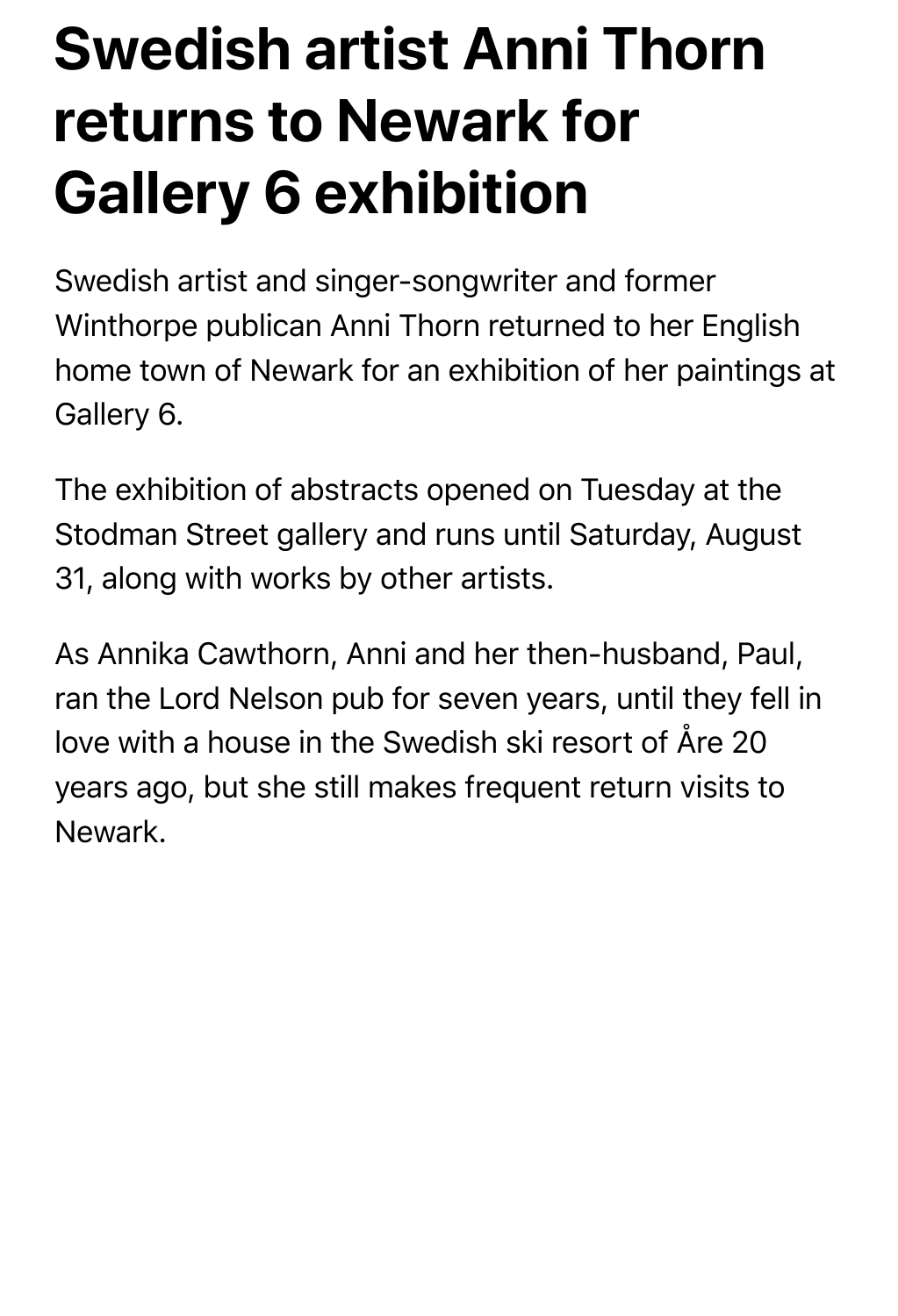

Anni Thorn. (15495006)

"I have so many close friends here that I consider them as my family. I often come back four times a year and I would love to buy a cottage here as a second home, but it's just too expensive," she said.

Anni also has an exhibition on in Stockholm featuring large canvasses of racehorses, to coincide with the Stockholm Horse Show, and has been approached by a New York gallery keen to display her work, but she found the Newark exhibition particularly challenging.

"It's a small space, so creating small paintings has been a big challenge for me, but it's been good for me to think small. Sometimes it's good to be pushed to do something else," she said.

Small abstracts inspired by the sea and by the mountains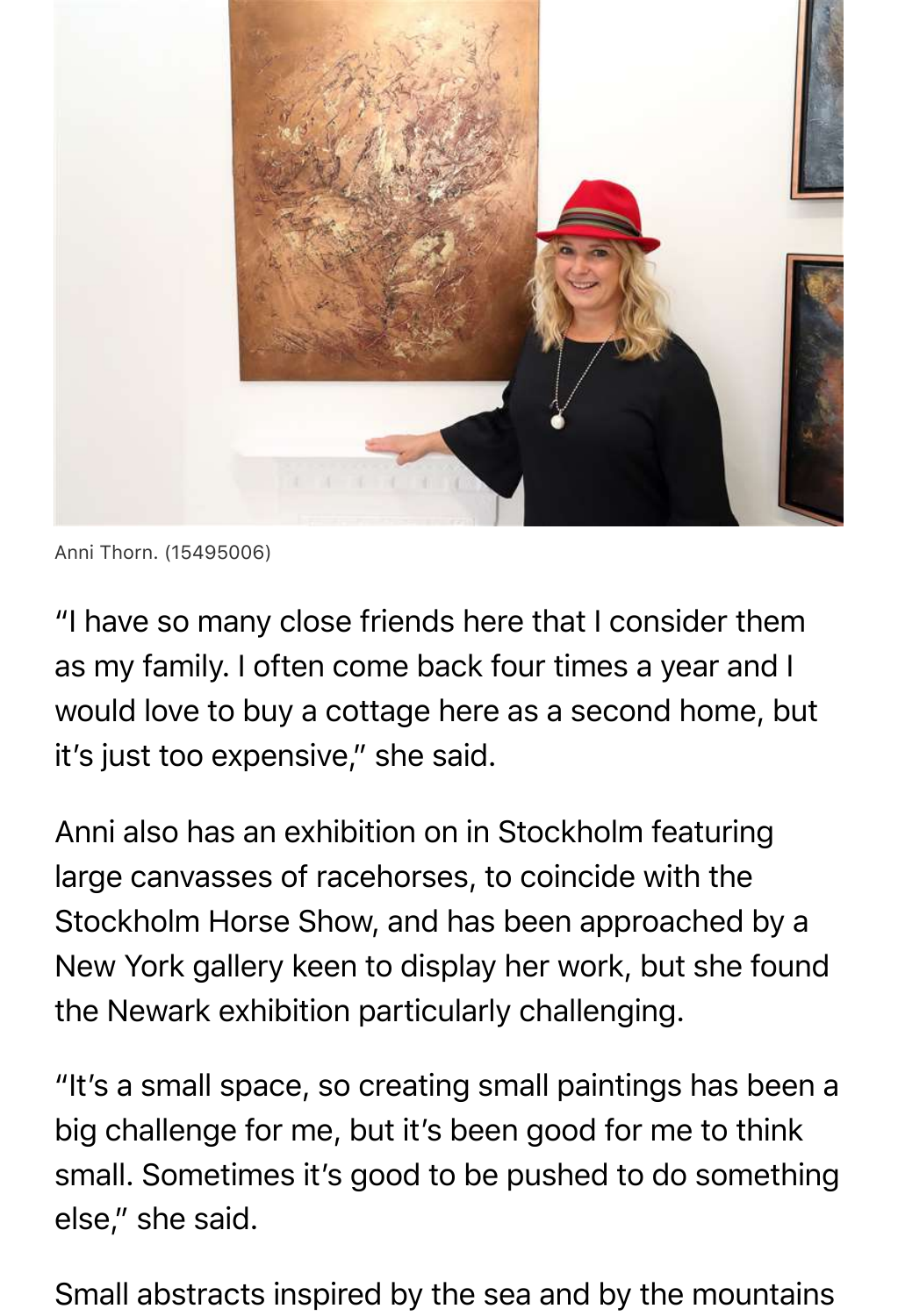where she lives are on display alongside smaller works in acrylics plus two larger, darker works called Twist Of Fate and Worry Is Suffering Twice, which have attracted interest from the US.

The paintings are all produced without brushes. Motherof-two Anni uses sponges, cloths and spatulas to create varied textures.

Anni has also just released a first album, Crazy Duchess.

"It's a combination of Swedish blues and English jazz. I recorded the album at Peter Gabriel's Real World studio in Bath. I've had a year off after 17 years of teaching to see if I could survive on my music and art," said Anni, who taught business and economics at the Mid-Sweden University.

"It's very hard to make a living from music but that was fulfilling my dream, and the music inspired me to start painting again. I wanted to get back into painting and do it seriously, to see where it could take me — and now it's taking me to New York."

Anni's development as an artist was hard won. While still working as a publican she took a one-year foundation course in art and design at Newark College.

She said: "They said I was too good not to do something with my talent, so they pushed me to apply to university." Three years later she emerged with a BA honours in